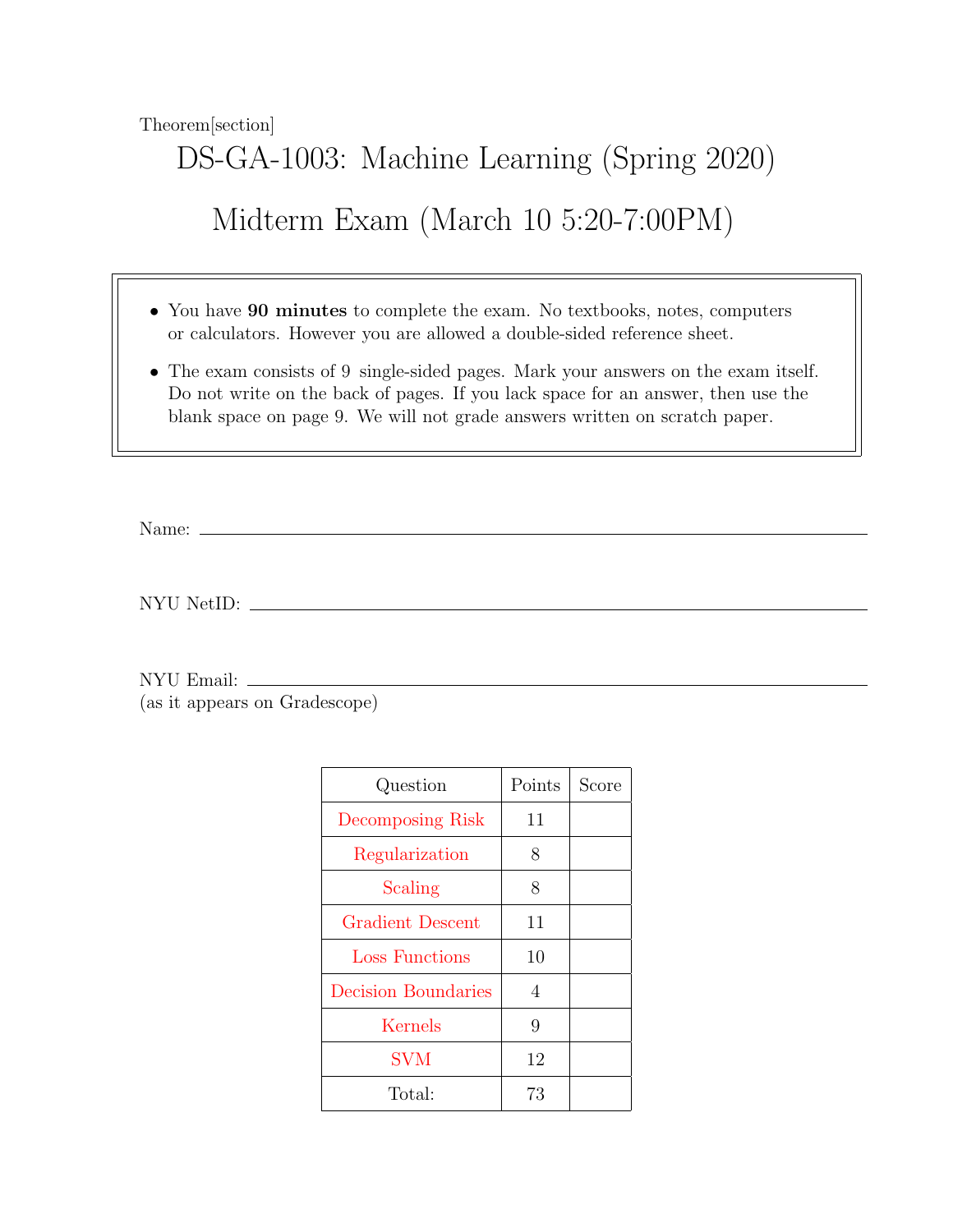- <span id="page-1-0"></span>1. Consider input space  $\mathcal{X}$ , output space  $\mathcal{Y}$  and action space  $\mathcal{A}$ . Fix a loss function  $\ell$  on  $\mathcal{A} \times \mathcal{Y}$ . Consider hypothesis space F of functions from X to A. Fix a sample S drawn from  $\mathcal{X} \times \mathcal{Y}$ . Take
	- $f^* = \operatorname{argmin}$  $\mathbb{E} \left[ \ell(f(x), y) \right]$
	- f •  $f_{\mathcal{F}} = \operatorname{argmin}$  $\mathbb{E} \left[ \ell(f(x), y) \right]$

f∈F

•  $\hat{f} = \text{argmin}$  $f \in \mathcal{F}$ 1  $\frac{1}{m}\sum_{i=1}^m \ell(f(x_i), y_i)$ 



where  $m$  is the number of samples in  $S$ .

- (a) Recall that the approximation error is the difference of risks  $R(f_{\mathcal{F}}) R(f^*)$ .
	- i. (1 point) The approximation error is
		- **Positive or Zero**  $\Box$  Negative or Zero  $\Box$  Cannot be Determined
	- ii. (1 point) The approximation error is
		- $\Box$  Random  $\Box$  **Non-Random**  $\Box$  Cannot be Determined
	- iii. (1 point) If we increase the size of  $\mathcal{F}$ , then the approximation error is
		- $\Box$  Increased or Unchanged  $\Box$  Decreased or Unchanged  $\Box$  Cannot be Determined
	- iv. (1 point) If we increase the size of S, then the approximation error is

 $\Box$  Changed  $\Box$  Unchanged  $\Box$  Cannot be Determined

v. (1 point) Do we need to know the data generating distribution to compute the approximation error?

**True**  $\Box$  False

- (b) Recall that the estimation error is the difference of risks  $R(\hat{f}) R(f_{\mathcal{F}})$ .
	- i. (1 point) The estimation error is
	- **Positive or Zero**  $\Box$  Negative or Zero  $\Box$  Cannot be Determined
	- ii. (1 point) For fixed sample  $S$ , the estimation error is
		- $\Box$  Random  $\Box$  **Non-Random**  $\Box$  Cannot be Determined
	- iii. (1 point) If we increase the size of  $\mathcal F$ , then the estimation error is

## ■ Increased or Unchanged Decreased or Unchanged I Cannot be Determined

iv. (1 point) If we increase the size of  $S$ , then the estimation error is

■ Changed  $□$  Unchanged ■ Cannot be Determined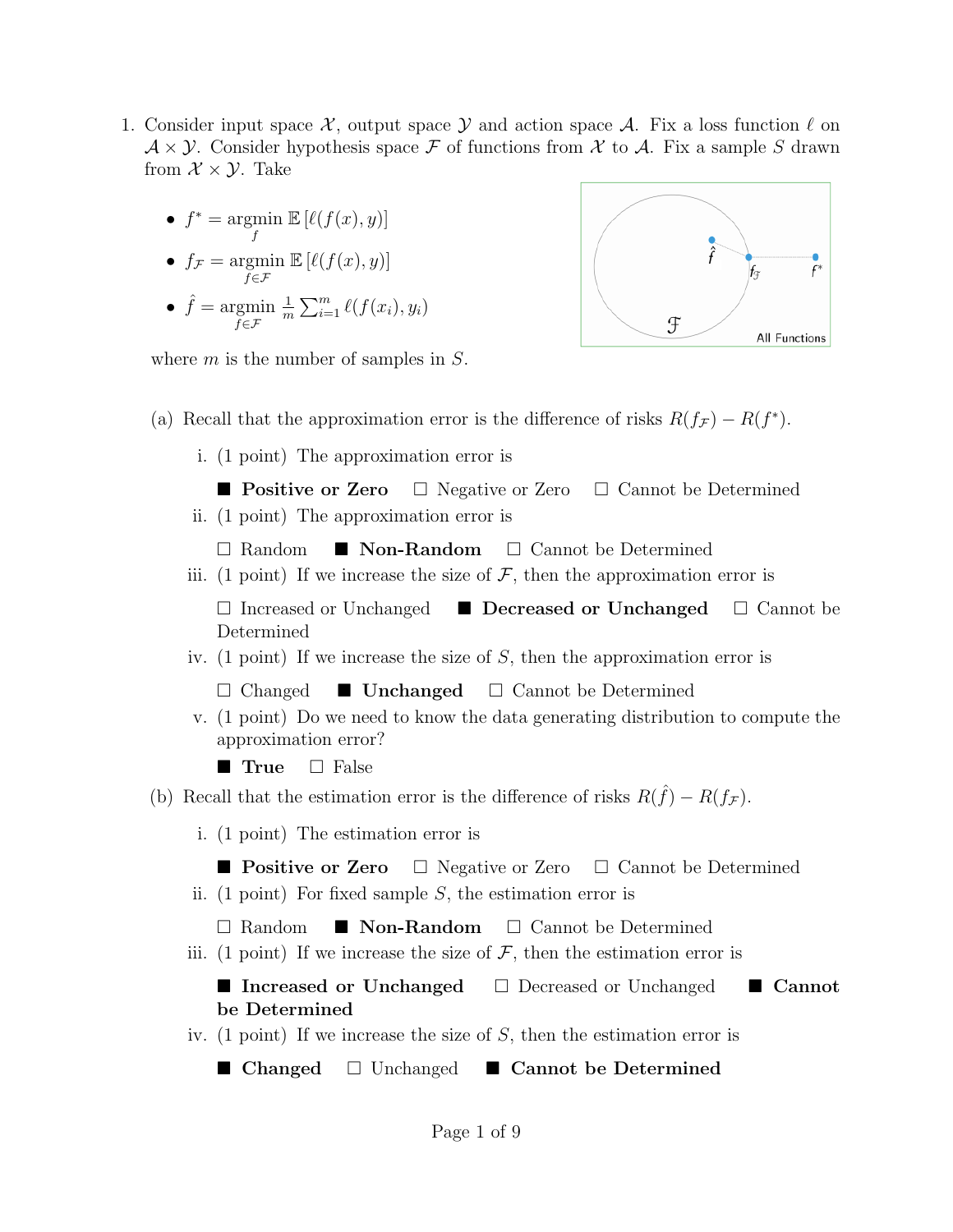v. (1 point) Do we need to know the data generating distribution to compute approximation error

**True**  $\Box$  False

(c) (1 point) For some models like Lasso Regression, we have different approaches to fitting the training data. Each approach attempts to find  $\widehat{f}$ . Does the choice of the approach affect

 $\Box$  Approximation Error  $\Box$  Estimation Error  $\blacksquare$  Neither

<span id="page-2-0"></span>2. (a) (8 points) We have a dataset  $\mathcal{D} = \{(0,1), (1,4), (2,3)\}\)$  that we fit by minimizing an objective function of the form:

$$
J(\alpha_0, \alpha_1) = \lambda_1 (\alpha_0 + \alpha_1) + \lambda_2 (\alpha_0^2 + \alpha_1^2) + \sum_{i=1}^3 (\alpha_0 + \alpha_1 x_i - y_i)^2,
$$

and the corresponding fitted function is given by  $f(x) = \alpha_0 + \alpha_1 x$ . We tried four different settings of  $\lambda_1$  and  $\lambda_2$ , and the results are shown below.



For each of the following parameter settings, give the number of the plot that shows the resulting fit.

- i.  $1 \t \lambda_1 = 0$  and  $\lambda_2 = 2$ .
- ii.  $\underline{\hspace{1cm}} 4 \underline{\hspace{1cm}} \lambda_1 = 0$  and  $\lambda_2 = 0$ .
- iii.  $\qquad \qquad 3 \qquad \lambda_1 = 0$  and  $\lambda_2 = 10$ .
- iv.  $2 \quad \lambda_1 = 5$  and  $\lambda_2 = 0$ .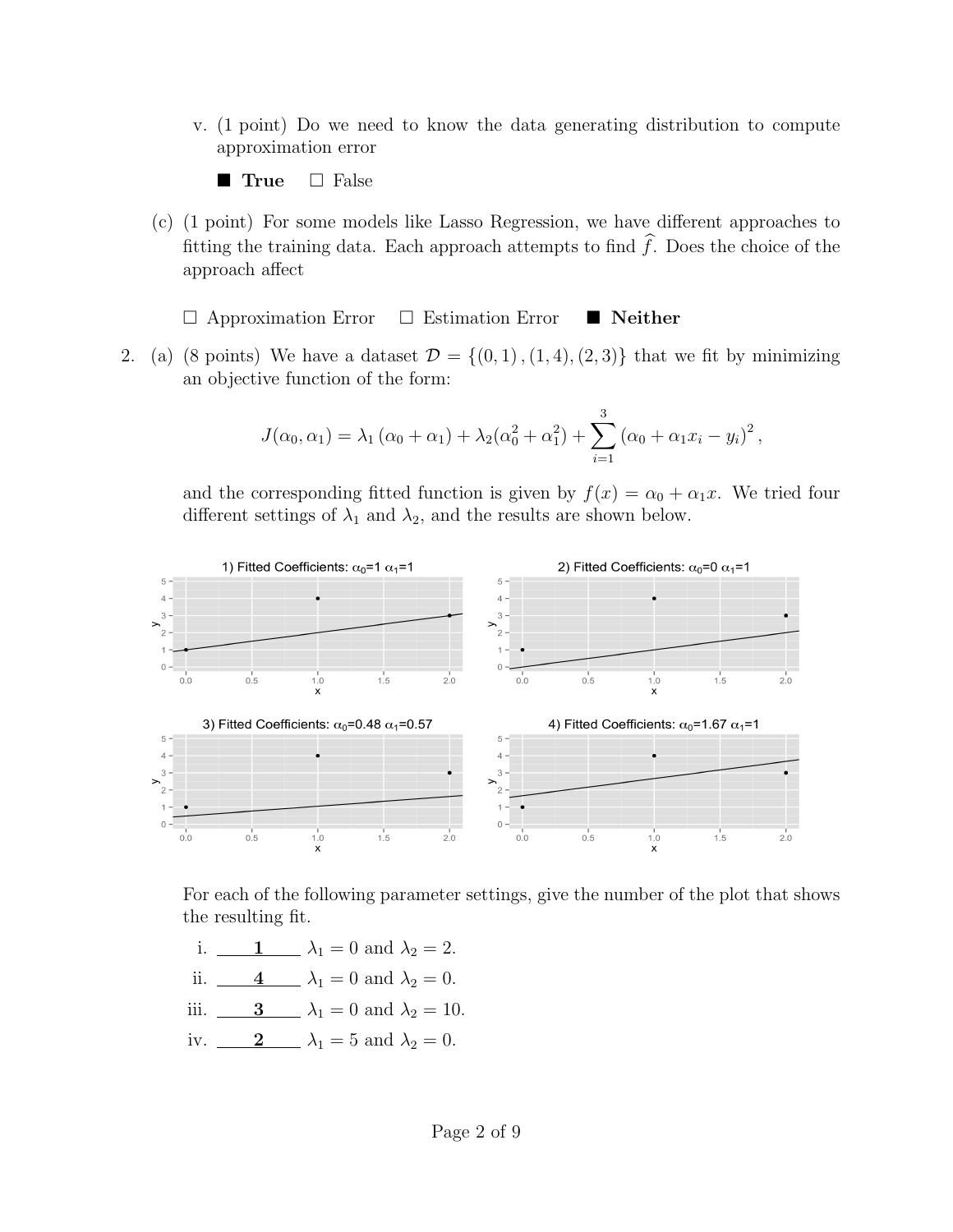- <span id="page-3-0"></span>3. Suppose we have input space  $\mathcal{X} = \{-1.5, -0.5, 0.5, 1.5\} \times \{-0.001, 0.001\}$ , output space  $\mathcal{Y} = \{-1, 1\}$  and action space R. Assume the following about the data generating distribution
	- Y coordinate has equal probability of being  $-1, 1$
	- $X_1$  coordinate has equal probability of being  $\{-1.5, -0.5, 0.5, 1.5\}$ .  $X_1$  is related to Y through  $X_1 = Y - 0.5Z$  where  $Z = \pm 1$  with equal probability
	- $X_2$  has equal probability of being  $\{-0.001, 0.001\}$ .  $X_2$  is related to Y through  $X_2 = Y/1000$

Suppose we have Ridge Regression with  $m$  samples

$$
J(\mathbf{w}) = \lambda (w_1^2 + w_2^2) + \frac{1}{m} \sum_{i=1}^m \left( w_1 x_1^{(i)} + w_2 x_2^{(i)} - y_i \right)^2
$$

We're trying to decide between weights  $\mathbf{w}_{\text{accurate}} = [0, 1000]$  and  $\mathbf{w}_{\text{small}} = [1, 0]$ .

- (a) (2 points) What is the value of  $J(\mathbf{w}_{\text{accurate}})$ ?
	- $\Box$  1000λ  $\Box$  1000  $\blacksquare$  1000<sup>2</sup>λ  $\Box$  1000<sup>2</sup>
- (b) (2 points) For large values of  $m$ , the empirical risk

$$
\frac{1}{m} \sum_{i=1}^{m} \left( w_1 x_1^{(i)} + w_2 x_2^{(i)} - y_i \right)^2
$$

approximates the statistical risk

$$
\mathbb{E} [(w_1X_1 + w_2X_2 - Y)^2].
$$

Use the statistical risk to approximate the value  $J(\mathbf{w}_{small})$ .

 $\Box$  0.5 +  $\lambda$   $\Box$  0.25 +  $\lambda$   $\Box$  1 +  $\lambda$   $\Box$  0.75 +  $\lambda$ 

(c) (2 points) Using your answers above, determine  $\lambda^*$  such that we would choose  $\mathbf{w}_{\text{small}}$ for any  $\lambda > \lambda^*$ .

## Solution:  $\frac{0.25}{1000^2-1}$

(d) (2 points) For most values of  $\lambda$ , we would choose  $\mathbf{w}_{small}$ . How could we transform the features to avoid choosing the less accurate weights?

Solution: Scaling features – for example, min-max scaler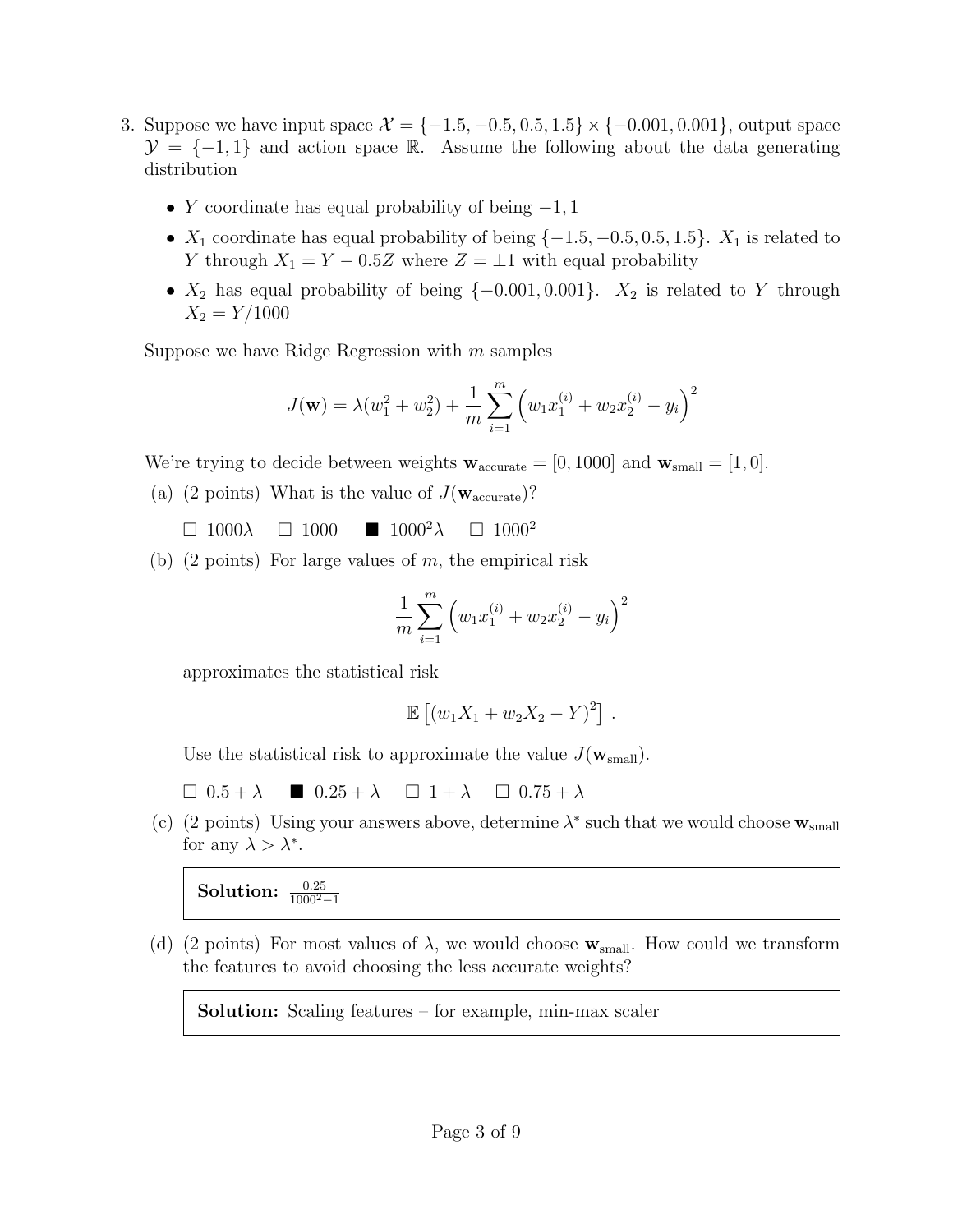<span id="page-4-0"></span>4. Momentum is a variation of gradient descent where we include the gradient at a previous iteration in the current iteration. The update rule is

$$
\mathbf{w}^{(t+1)} = \mathbf{w}^{(t)} - \alpha \frac{\partial L}{\partial \mathbf{w}} \left( \mathbf{w}^{(t)} \right) - \gamma \frac{\partial L}{\partial \mathbf{w}} \left( \mathbf{w}^{(t-1)} \right)
$$

Here L is the objective function and  $\alpha, \gamma > 0$  are the learning rates. Assume for iteration  $t = 0$  and  $t = -1$ , we set  $\mathbf{w}^{(t)} = w_0$  the initial guess.

<span id="page-4-1"></span>

(a) Refer to the chart in Figure [1.](#page-4-1)

i. (1 point) Assuming that w starts in a flat region that is not a minimum and  $\alpha > 0$ , will the basic gradient descent algorithm terminate at a minimum? Note that the basic gradient descent algorithm is the momentum gradient descent algorithm with  $\gamma = 0$ 

 $\Box$  Yes with enough iterations  $\Box$  Maybe  $\Box$  Never

ii. (1 point) Assuming that **w** starts in a sloped region and  $\alpha > 0$ , will the basic gradient descent algorithm terminate at a minimum?

 $\Box$  Yes with enough iterations  $\Box$  Maybe  $\Box$  Never

iii. (1 point) Assuming that w starts in a flat region that is not a minimum and both  $\alpha > 0$  and  $\gamma > 0$ , will the momentum gradient descent algorithm terminate at a minimum?

 $\Box$  Yes with enough iterations  $\Box$  Maybe  $\Box$  Never

iv. (1 point) Assuming that w starts in a sloped region and both  $\alpha > 0$  and  $\gamma > 0$ , will the momentum gradient descent algorithm terminate at a minimum?

 $\Box$  Yes with enough iterations  $\Box$  Maybe  $\Box$  Never

v. (1 point) Is  $L(\mathbf{w})$  convex?

 $\Box$  Yes  $\blacksquare$  No  $\Box$  No, but  $-L(\mathbf{w})$  is convex  $\Box$  No, but  $L(-\mathbf{w})$  is convex

(b) (6 points) Fill in the twelve blanks in the code with the following variables to implement gradient descent with momentum.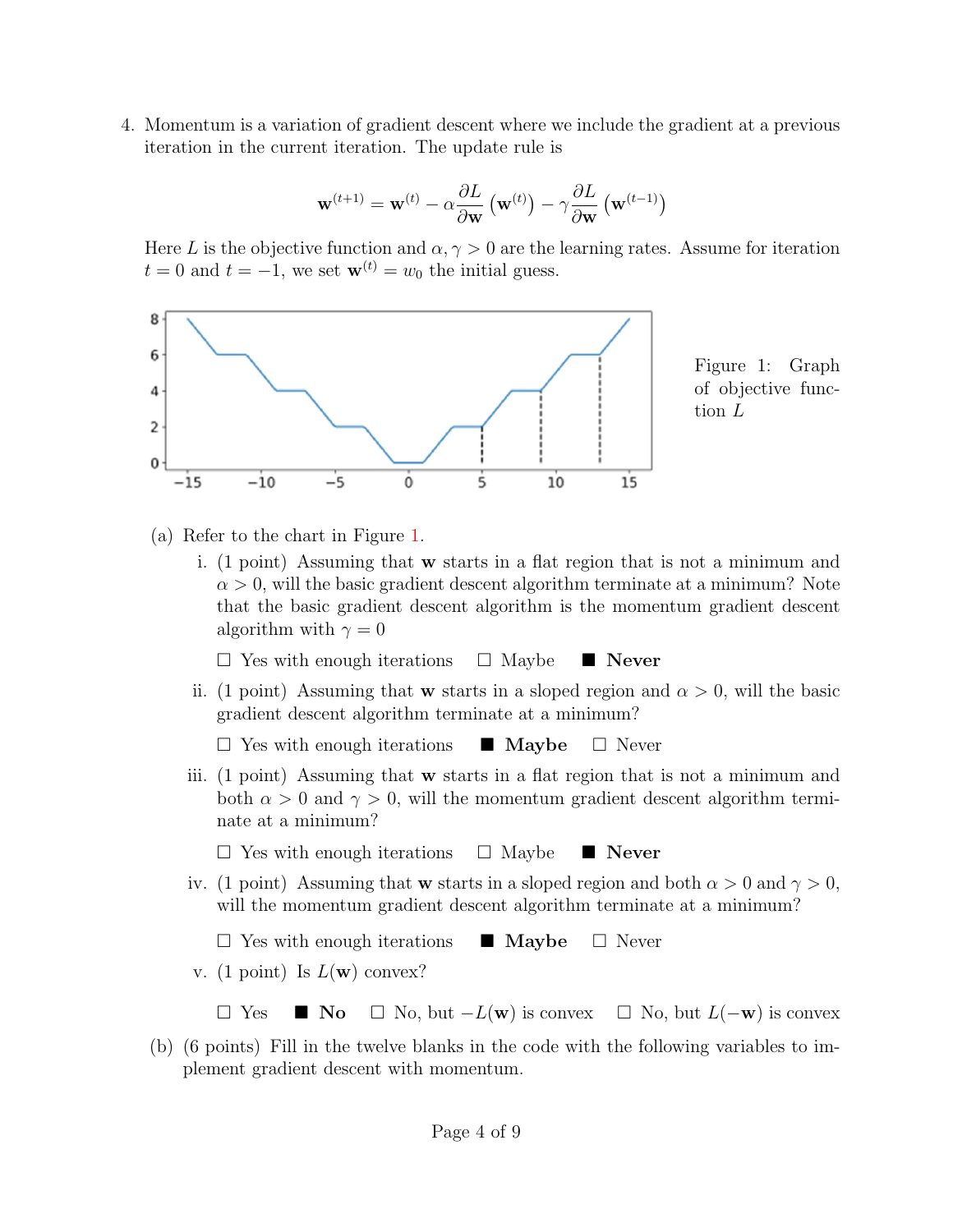| <b>XX</b> |                              | W_prev   num_iter | WU. |
|-----------|------------------------------|-------------------|-----|
|           | temp   alpha   gamma   range | len               |     |

Note that the same variable can be used multiple times. Some variables may not be used at all. Only use one variable per blank.

```
1 def grad (X, y, w):
2 ''' Returns gradient dL/dw at w
3 X: matrix , training data features
4 y: vector , training data labels
5 W: vector, weights '''
6
7 def grad_desc_momentum (X, y, num\_iter, alpha, gamma, w0):
8 ''' Returns weights w computed after num_iter iterations.
9 X: matrix, training data features
10 y: vector, training data labels
11 num_iter: number, number of iterations to run
12 alpha: number, learning rate
13 gamma: number, learning rate for momentum
14 w0: weights for t=0 and t=-1 '''
15
16 w, w_prev = ______ <i>_______, ______ <ii>______
17 for ___ < iii > _____ in ____ < iv > ____ ( _________ <v > _______ ) :
18 g = \text{grad}(X, y, w)19 m = \text{grad}(X, y, \frac{1}{2} - \frac{1}{2})20 __ < vii > ___ , ___ < viii > ___ = ___ < ix > ____ - ___ <x > ___ * g \
21 - - \langle x i \rangle - - \langle x i \rangle - \langle x i i \rangle -22 return w
   i. w0
  ii. w0
                          v. <u>num iter</u>
                         vi. w_prev
                                                 ix. \t\t wx. alpha
```

| :::                               | $\cdot$ $\cdot$<br>----<br>--<br>.            | 77<br>------<br>$\Lambda$ |
|-----------------------------------|-----------------------------------------------|---------------------------|
| range<br>T<br>— حسه -<br><b>.</b> | $\cdots$<br>prev<br>ы<br>111.<br>$\mathbf{v}$ | $\cdot$ $\cdot$<br>----   |
|                                   |                                               |                           |

- <span id="page-5-0"></span>5. Consider input space  $\mathcal{X} = \{1, 2, 3, 4\}$ , output space  $\mathcal{Y} = \{1, 2, 3, 4\}$  and action space R. Take the square loss:  $\ell(\hat{y}, y) = (\hat{y} - y)^2$ .
	- (a) (3 points) Fix x. Determine the constant c such that  $\mathbb{E}[(Y-c)^2|X=x]$  is minimized. Note that you need to take a derivative.

Solution:  $c = E[Y|X]$ 

- (b) (3 points) Assume the following about the data generating distribution
	- The coordinate X is uniformly distributed on  $\mathcal{X}$ . So equal probability  $\frac{1}{4}$  to features  $\{1, 2, 3, 4\}.$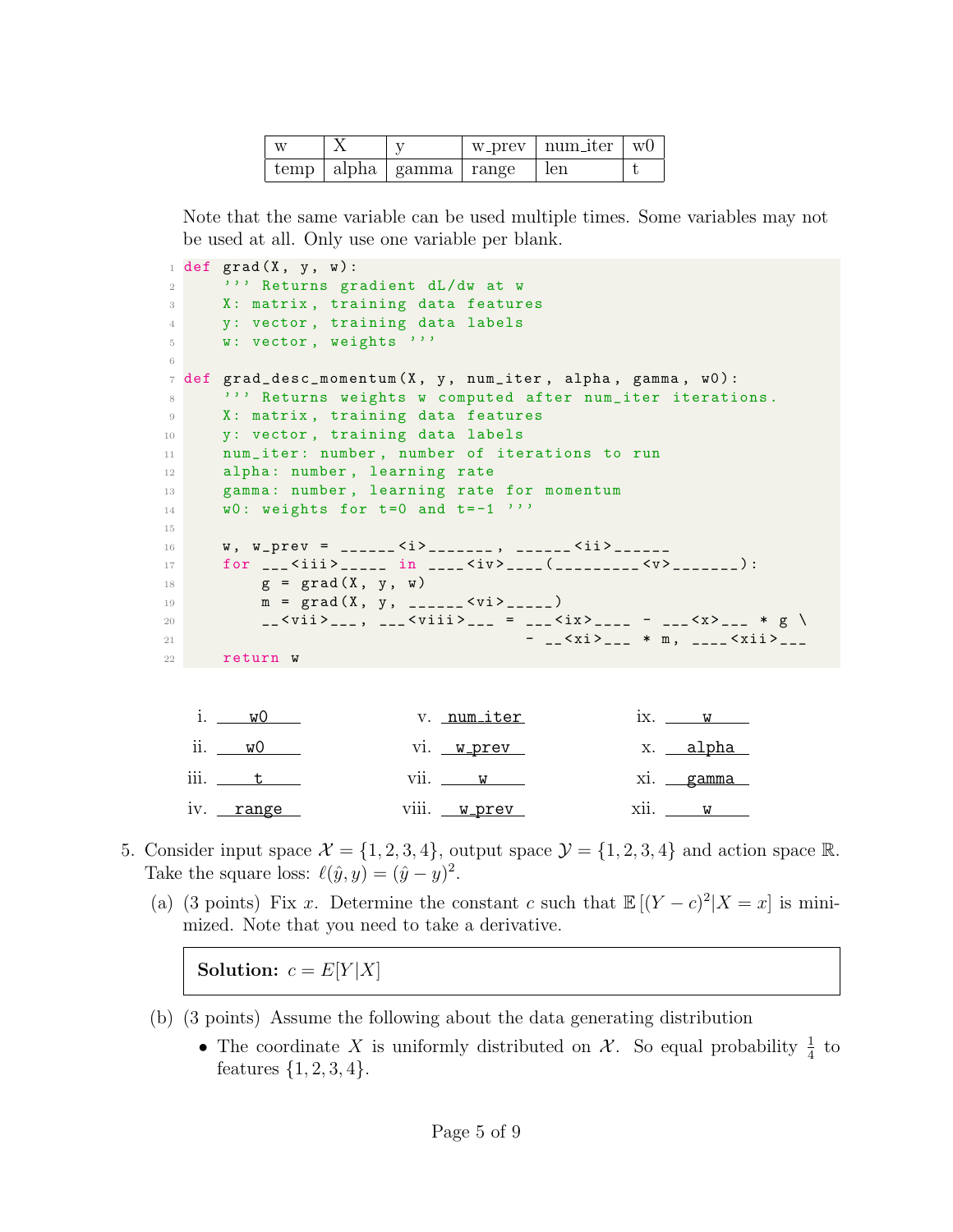• The coordinate Y given the coordinate X is uniformly distributed on  $\{1, \ldots, x\}$ . So equal probabilities  $\frac{1}{x}$  to labels  $\{1, \ldots, x\}$  conditional on feature x.

What is the target function? In other words, for fixed  $x$  how should we choose  $f^*(x)$  to minimize the expected square loss.

Solution:  $f^*(x) = (x+1)/2$ .

(c) (4 points) What is the expected square loss of the target function?



<span id="page-6-0"></span>6. (a) ([2](#page-6-1) points) Figure 2 contains a training set  $\{x_1, x_2, \ldots, x_{25}\}$ . Below we have several feature transformations. By themselves, which might allow us to separate the transformed data with a linear decision boundary? Select all possible choices.

<span id="page-6-1"></span>

<span id="page-6-2"></span>Figure 3: Training Data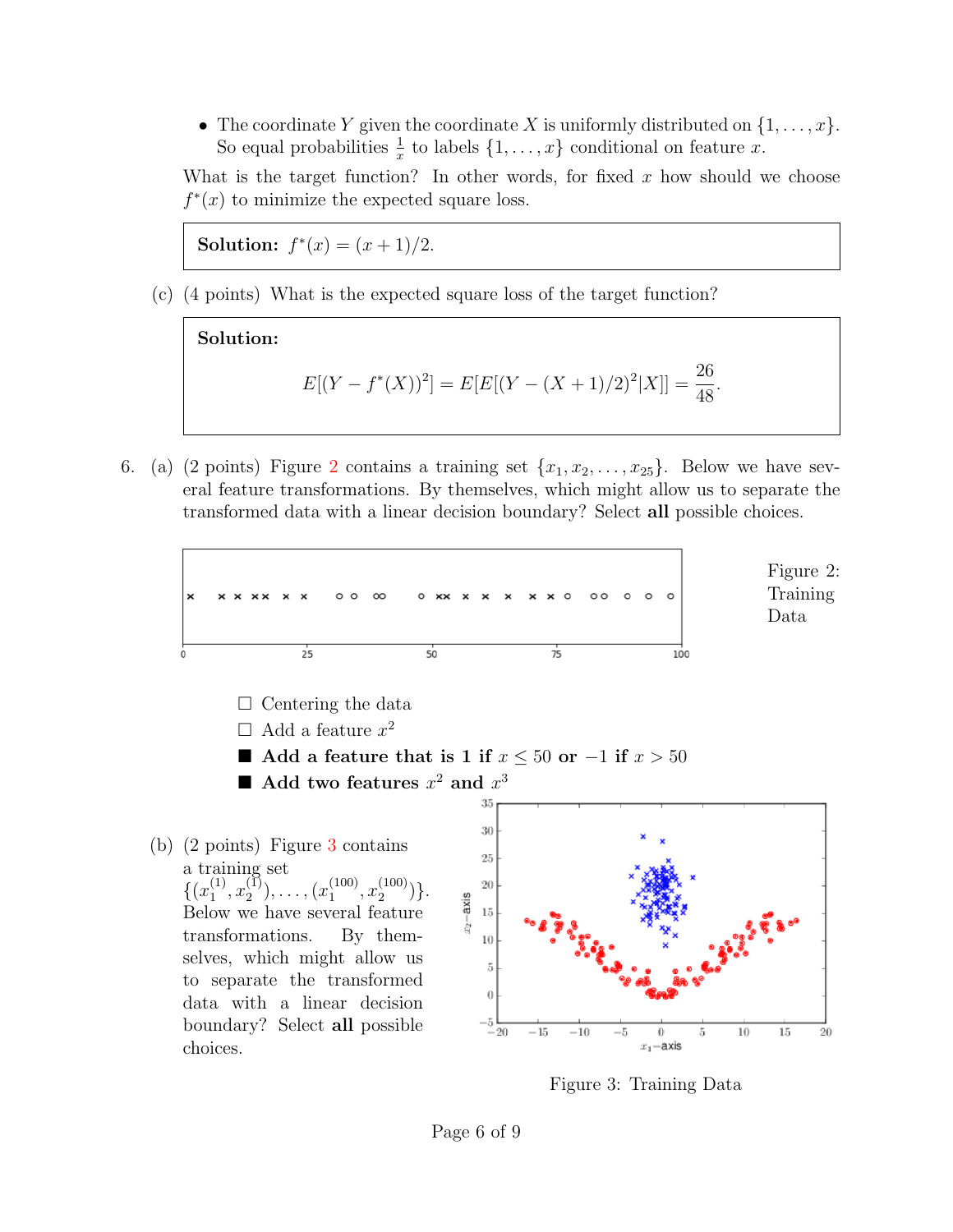- $\Box$  Scaling the data
- Adding features  $x_1^2$ ,  $x_2^2$ ,  $x_1x_2$
- $\Box$  Adding a feature that is 1 if  $x_2 \ge 10$  or  $-1$  if  $x_2 < 10$
- **Adding a feature**  $|x_1|$
- <span id="page-7-0"></span>7. Define the Huber loss function  $h : \mathbb{R} \to \mathbb{R}$  by

$$
h(x) = \begin{cases} x^2/2 & \text{if } |x| \le 1, \\ |x| - 1/2 & \text{if } |x| > 1. \end{cases}
$$

Consider the objective function

$$
J(w) = \lambda \|w\|_2^2 + \frac{1}{n} \sum_{i=1}^n h(w^T x_i - y_i)
$$

where  $(x_1, y_1), \ldots, (x_n, y_n) \in \mathbb{R}^d \times \mathbb{R}$ . Fix  $\lambda > 0$ . Note that the function is differentiable.

(a) (3 points) We want to minimize  $J(w)$  using stochastic gradient descent. Assume the current data point is  $(x_i, y_i)$ . The step direction is given by  $v = -\nabla_w G(w)$ , for some function  $G(w)$ . Give an explicit expression for  $G(w)$  in terms of h,  $\lambda$ , and the given data. You do not have to expand the function h.

Solution:

Solution:

$$
G(w) = h(w^{T}x_{i} - y_{i}) + \lambda ||w||_{2}^{2}
$$

(b) (3 points) Assume  $J(w)$  has a minimizer w<sup>\*</sup>. Give an expression for  $w^*$  in terms of a vector  $\alpha \in \mathbb{R}^n$  that is guaranteed by the representer theorem. You may use the design matrix  $X \in \mathbb{R}^{n \times d}$ .

$$
w^* = \sum_{i=1}^n \alpha_i x_i = X^T \alpha
$$

(c) (3 points) Let  $k : \mathbb{R}^d \times \mathbb{R}^d \to \mathbb{R}$  be a Mercer kernel, and let  $K \in \mathbb{R}^{n \times n}$  denote the Gram matrix  $K_{ij} = k(x_i, x_j)$ . Give a kernelized form of the objective J in terms of K. Recall that  $w^T x_i = (Xw)_i$  where  $X \in \mathbb{R}^{n \times d}$  is the matrix with *i*th row  $x_i^T$ .

Solution:

$$
J(\alpha) = \frac{1}{n} \sum_{i=1}^{n} h((K\alpha)_i - y_i) + \lambda \alpha^T K \alpha.
$$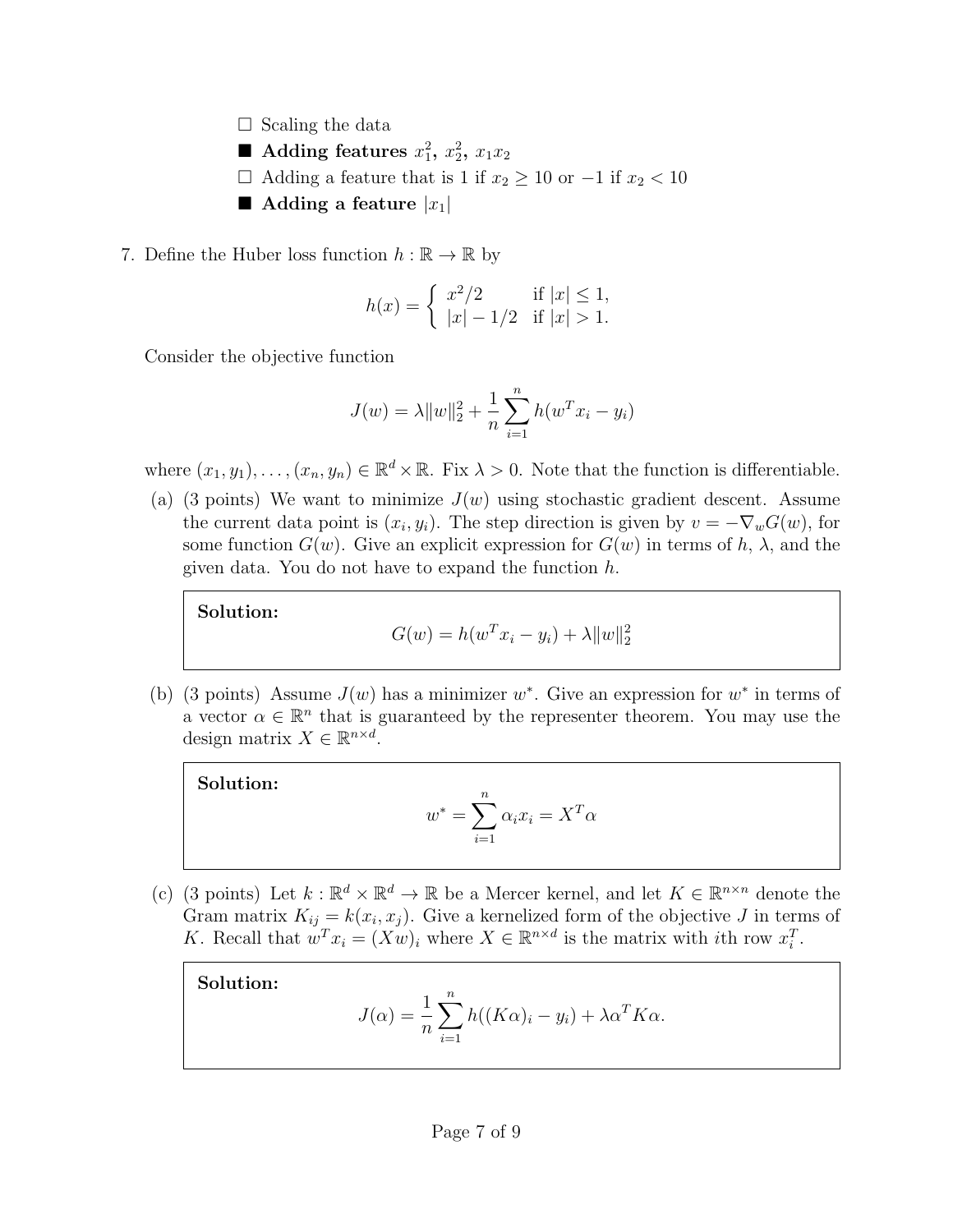<span id="page-8-0"></span>8. Figure [4](#page-8-1) shows a training set in  $\mathbb{R}^2$ . Suppose that we use perceptron algorithm for classification. We record the total number of times each point occurs in the update step. Remember that if a point is misclassified, then it occurs in the update step.

| $x_1$ | $x_2$ |      | times misclassified |
|-------|-------|------|---------------------|
|       |       | $+1$ |                     |
|       |       | +1   |                     |
|       |       |      |                     |
|       |       |      |                     |
|       |       |      |                     |

## <span id="page-8-1"></span>Figure 4: Training Data

(a) i. (3 points) Assume that the initial weight is  $w^{(0)} = [-3, 2, 1]$  where 1 is the offset term. So the feature  $x_3 = 1$  is constant. What is the equation of the separating line expressed in terms of  $x_1$  and  $x_2$ determined by the algorithm ?

Solution:  $-3x_1 + 2x_2 - 2 = 0$ 

ii. (1 point) In some cases, removing a single point can change the decision boundary. Here would removing a single point from the training set change the decision boundary? Please explain your answer.

Solution: The two points for the update.

iii. (2 points) If we added the point  $[2, -2]$  with label +1 to the training set, then would we obtain different results? In particular, would the algorithm converge?

Solution: Data would not be linearly separable so algorithm would not converge

Figure [5](#page-8-2) shows training data with two classes. We want to use hard-margin support vector machine. Remember that we choose the decision boundary to maximize the margin.



<span id="page-8-2"></span>Figure 5: Training Data